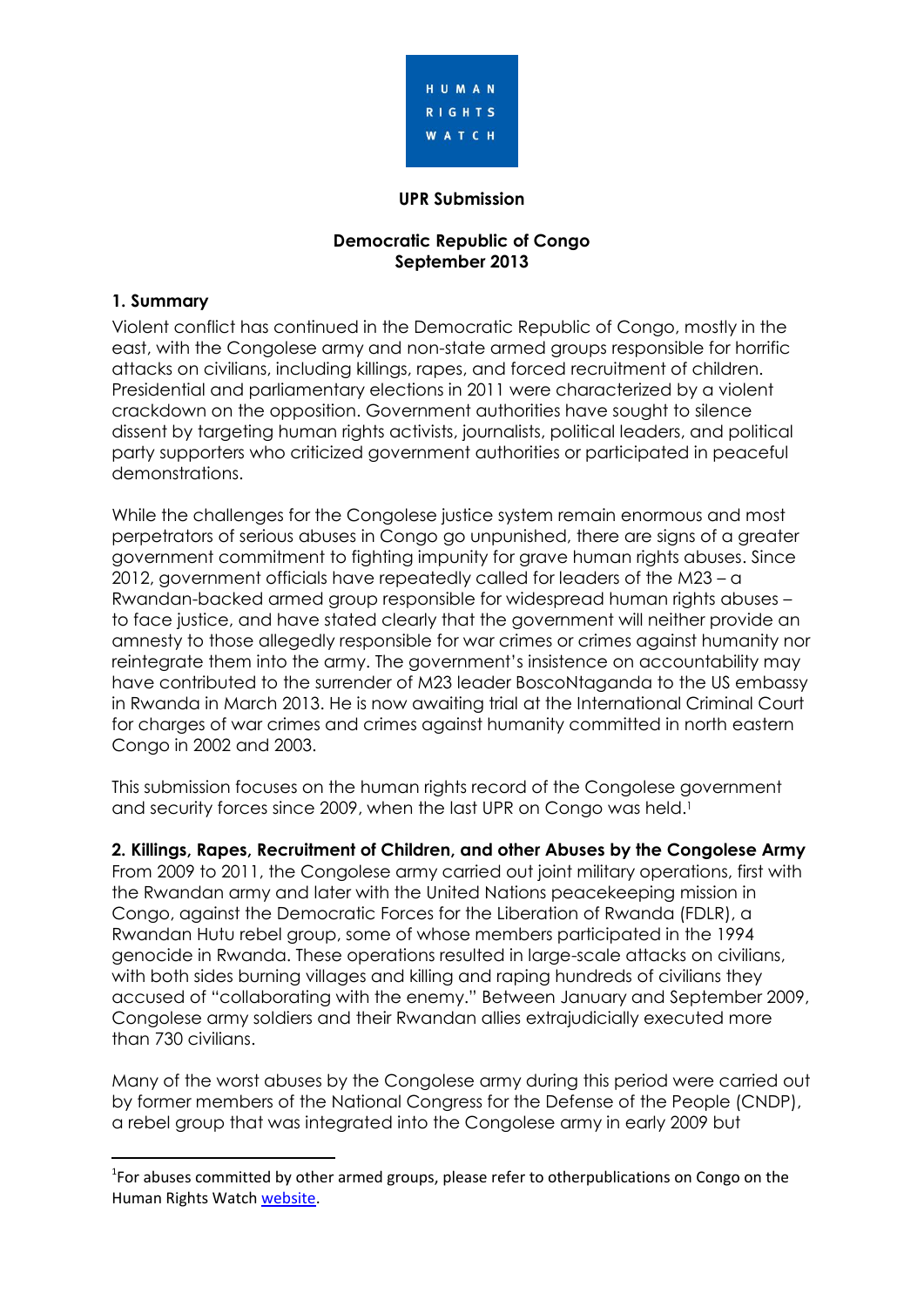continued to operate under a parallel chain of command led by Gen. Bosco Ntaganda. In one incident between April 27 and 30, Congolese soldiers attacked camps in the Shalio Hill area and extrajudicially executed at least 129 Rwandan Hutu refugees. During the same incident, soldiers abducted at least 40 refugee women and girls, held them as sexual slaves, gang-raped and mutilated them.

Abuses continued in 2010 and 2011. At least 105 civilians were killed in western Masisi territory when former CNDP troops newly integrated into the army conducted unilateral operations against the FDLR and their allies. On January 1, 2011, soldiers raped at least 67 women and girls and arbitrarily detained and tortured dozens of other civilians in Fizi, South Kivu. Also in January 2011, soldiers raped at least 47 women and girls in Bushani, North Kivu, and looted and burned around 100 homes. From 2009 to 2011, Ntagandaled a brutal campaign against perceived military and civilian opponents, by ordering assassinations, arbitrary arrests, and other forms of intimidation. He recruited child soldiers and thwarted efforts to demobilize them. He blocked judicial investigations into abuses committed by those loyal to him and used his influence in the military to confiscate land and increase his wealth.

Soon after the government signalled it would seek to arrest Ntaganda and break up the parallel command structure by deploying ex-CNDP soldiers out of the Kivu provinces, Ntaganda and those loyal to him defected and launched the M23 rebellion. While the members of the M23 and other armed groups were responsible for widespread war crimes, Congolese soldiers also committed serious abuses against civilians. As they fled the M23's advance on Goma in November 2012, soldiers went on a rampage and raped at least 76 women and girls around the town of Minova, South Kivu. In the town of Kitchanga, North Kivu, Congolese soldiers, allied with a Tutsi militia they had armed, clashed with the primarily ethnic Hunde armed group, the Patriotic Alliance for a Free and Sovereign Congo (APCLS), from February 27 to March 4, 2013. Dozens of homes were burned and at least 25 civilians were killed. Most victims were Hunde and appear to have been deliberately targeted by soldiers because of their ethnicity.

Human Rights Watch also documented numerous cases in whichthe Congolese army or intelligence services detained former M23 fighters and alleged collaborators for several weekswithout bringing them before a court, and often incommunicado and in harsh conditions.

Recruitment and use of child soldiers by armed groups remains widespread in eastern Congo. The government, however, has made significant progress in removing children from within the ranks of the army, releasing children from detention, and contacting child protection agencies for assistance. On October 4, 2012, the government signed a UN action plan to end the use of child soldiers.

#### **3. Political Repression, Violations of Freedom of Expression, Association, and Assembly**

Congolese government and security force officials – including the army, police, and Republican Guard – have used physical violence, intimidation, threats, arbitrary arrests, and in some cases judicial proceedings based on trumped-up charges to silence dissent and to prevent political leaders and activists from freely expressing their peaceful opinions or demonstrating.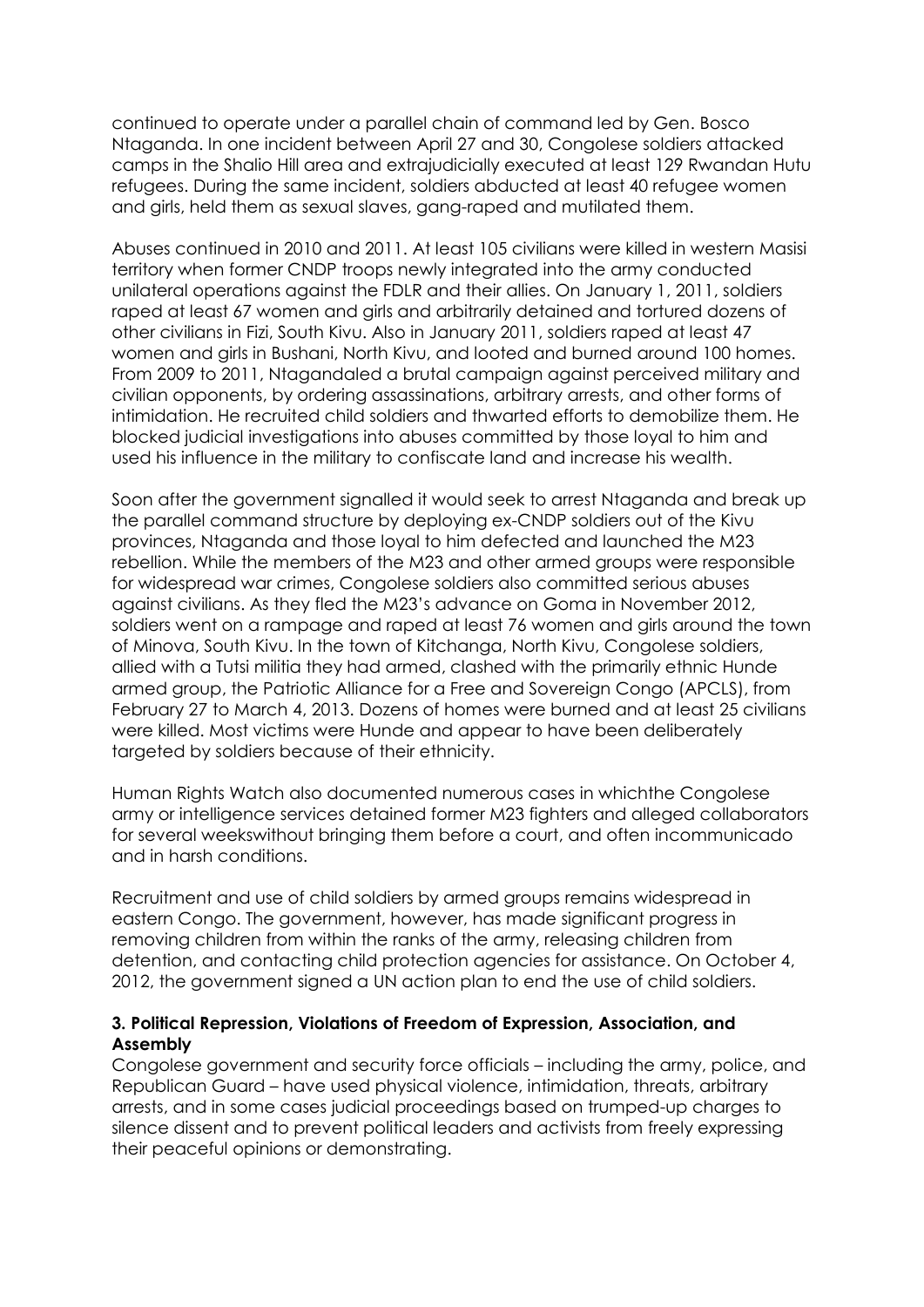#### *(a) Killings and Arrests of Political Party Activists and Attacks on Freedom of Assembly*

Before, during, and immediately after the 2011 national elections, security forces used unnecessary or excessive force to quell peaceful demonstrations throughout the country. In the capital, Kinshasa, suspected opposition supporters were targeted and killed, and security forces fired on groups of people who may have been protesting the election result, were preparing to protest, or were simply bystanders. At least 57 opposition party supporters or suspected supporters were killed in Kinshasa by security forces—mostly President Joseph Kabila's Republican Guard between November 26 and December 31, 2011. Human Rights Watch received credible reports of nearly 150 other people killed in this period, their bodies reportedly dumped in the Congo River, in mass graves on Kinshasa's outskirts, or in morgues far from the city center.

Scores of people accused of opposing Kabila were arbitrarily detained by Republican Guard soldiers and the police. Many were held in illegal detention centres where they were mistreated and some were killed. Most were never formally charged or brought before the courts.Some former detainees said they were stripped naked, blasted with cold water and repeatedly beaten by Republican Guard soldiers, including with wooden bats with nails.

InGoma, local authorities forcibly stopped an attempt by opposition party leaders to organize a demonstration on December 13, 2011, to protest Kabila's re-election and alleged vote rigging. A protester, Patient ChibikeBirindwa, was assaulted by the police and died from his injuriesthe following day. In Bukavu on December 13, police dispersed opposition protesters by beating them with batons.

Attacks on political party activists and peaceful demonstrators continued in 2012 and 2013. During the summit of francophone countries in Kinshasa in October 2012, 14 opposition supporters were arrested near opposition leader Etienne Tshisekedi's home as they prepared to accompany his convoy to a meeting he was to have with the French president, François Hollande. Most were badly beaten and detained for several days, without being brought before a court.On August 20, 2013, police forcibly disrupted a peaceful sit-in in by supporters of a detained member of parliament outside the North Kivu governor's office in Goma. They beat several protesters and arrested five, who were threatened with rebellion charges.In Bandundu, 12 members of the Association for the Defense of the Interests of Bandundu City (*Association pour la défense des intérêts de la ville de Bandundu*, ADIVB) were arrested,convicted, and sentenced to 20 years in prison for planning to hold a demonstration to protest alleged bad management by Bandundu's governor. Their sentences were later reduced by an appeals court.

## *(b) Physical Attacks and Arrests of Political Leaders*

Political leaders have been arrested or attacked in what appear to be politically motivated efforts to silence dissent. On November 26, 2011, four armed men seriously injured a parliamentary candidate from the political opposition, DieudonnéLowaOpombo, at his home in Kinshasa. The assailants attacked him with knives and hammers, injected him with an unknown substance, and left him unconscious in a sewer.

EugèneDiomiNdongala, a former member of parliament and minister, has been detained since April 2013. Diomi is the president of the opposition Christian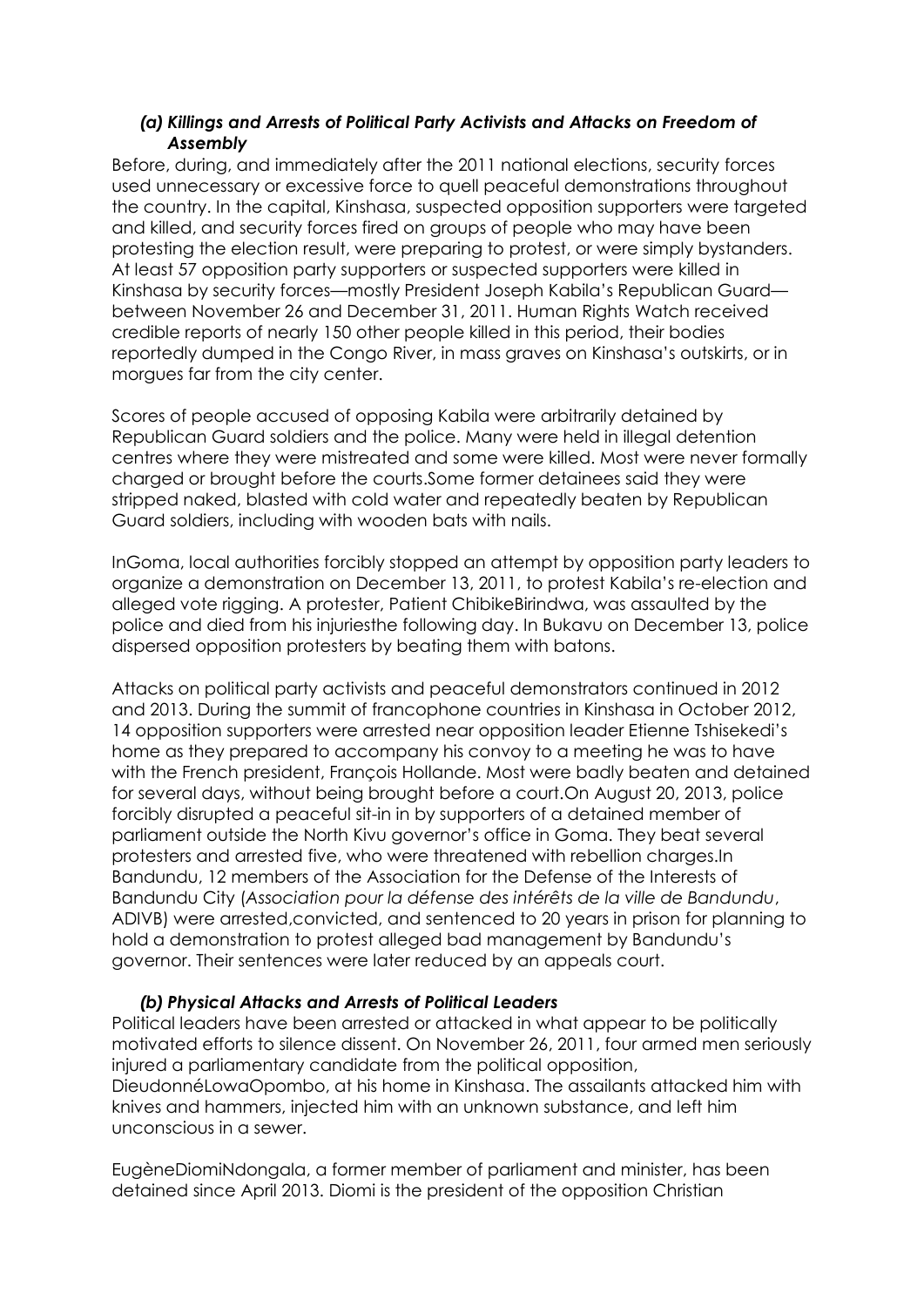Democrats (*Démocratiechrétienne*) political party and a founding member of the Popular Presidential Majority (*Majoritéprésidentiellepopulaire*) – a pro-Tshisekedi political alliance. Another member of parliament, MuhindoNzangi, was sentenced to three years in prison in August 2013. Nzangi is a member of the Movement for Social Renewal (*Mouvement social pour le renouveau,* or MSR), one of the largest political parties in the ruling Presidential Majority (*Majorité présidentielle,* or MP)coalition. Only two days after he made remarks on a radio program in Goma which were viewed to be critical of President Kabila's policy in eastern Congo, Nzangiwas tried and convicted for endangering internal state security.

## **4. Threats to Journalists and Human Rights Defenders**

Government agents have also killed, arrested, tortured, threatened and harassed journalists and civil society activists who have spoken out against or published information critical of those in power. Aprominent human rights defender, FloribertChebeyaBahizire, executive director of Voice ofthe Voiceless, was found dead on June 1, 2010, following a visit to police headquarters in Kinshasa. His driver, FidèleBazanaEdadi, remains missing. In June 2011, the deputy head of special police services Col. Daniel Mukalay,and three fugitive police officers were sentenced to death. Another defendant wassentenced to life imprisonment. Gen. John Numbi, the former police chief who was allegedlyimplicated in the murder, according to Congolese human rights activists and others, has not been arrested. Appeal hearings began in June 2012, and in October, Congo's high military court rejected the civil parties' request for Numbi to be brought to trial.

On August 23, 2009, Bruno Koko Chirambiza, a journalist for Radio Star, was murdered by a group of eight armed men some 150 meters from a police post in Bukavu. Freelance cameraman Patient ChebeyaBankome was shot dead by soldiers outside hishome in Beni, North Kivu, on April 5, 2010. On June 30, 2010, ahuman rights defender working for Le Bon Samaritain was killed by armed men in uniformnear Beni. On November 4, 2011, FabriceMumpfirisa, a popular Hunde folk singer, was kidnapped in Goma after singing campaign songs in support of opposition candidates. Soldiers detained, interrogated and beat Mumpfirisabefore injecting him with an unknown substance and dumping him, blindfolded and tied up, on the outskirts of Goma. Following his release, he came under intense pressure from senior government officials to cover up details of his abduction and to publicly declare his support for Kabila. In December 2011, near Kiwanja, North Kivu, soldiers shot and killed Willy Wabo, a civil society activist who had denounced election irregularities on local radio stations.

Radio France Internationale (RFI) was prevented from broadcasting in Congo from July 2009 to October 2010. Other radio stationswere shut down or disrupted by authorities when they criticizedgovernment policy.On September 6, 2011, unidentified armed men threw tear gas, gasoline, and incendiary grenades into the studio of Radio LisangaTélévision (RTLV), a private television station favorable toopposition leaderTshisekedi. Dozens of journalists have been threatened, beaten, or detained for reporting on political opposition activities or other events that government officials or state agents did not want to be publicized. In November 2012, a female journalist was beaten with batons, punched, slapped, and kicked by policemen while reporting on a demonstration in Kinshasa protesting the fall of Goma to M23 rebels. The police accused her of writing in her notebook that the police were threatening protesters. On March 10, 2013, police and Republican Guard soldiers beat or threatened four journalists for covering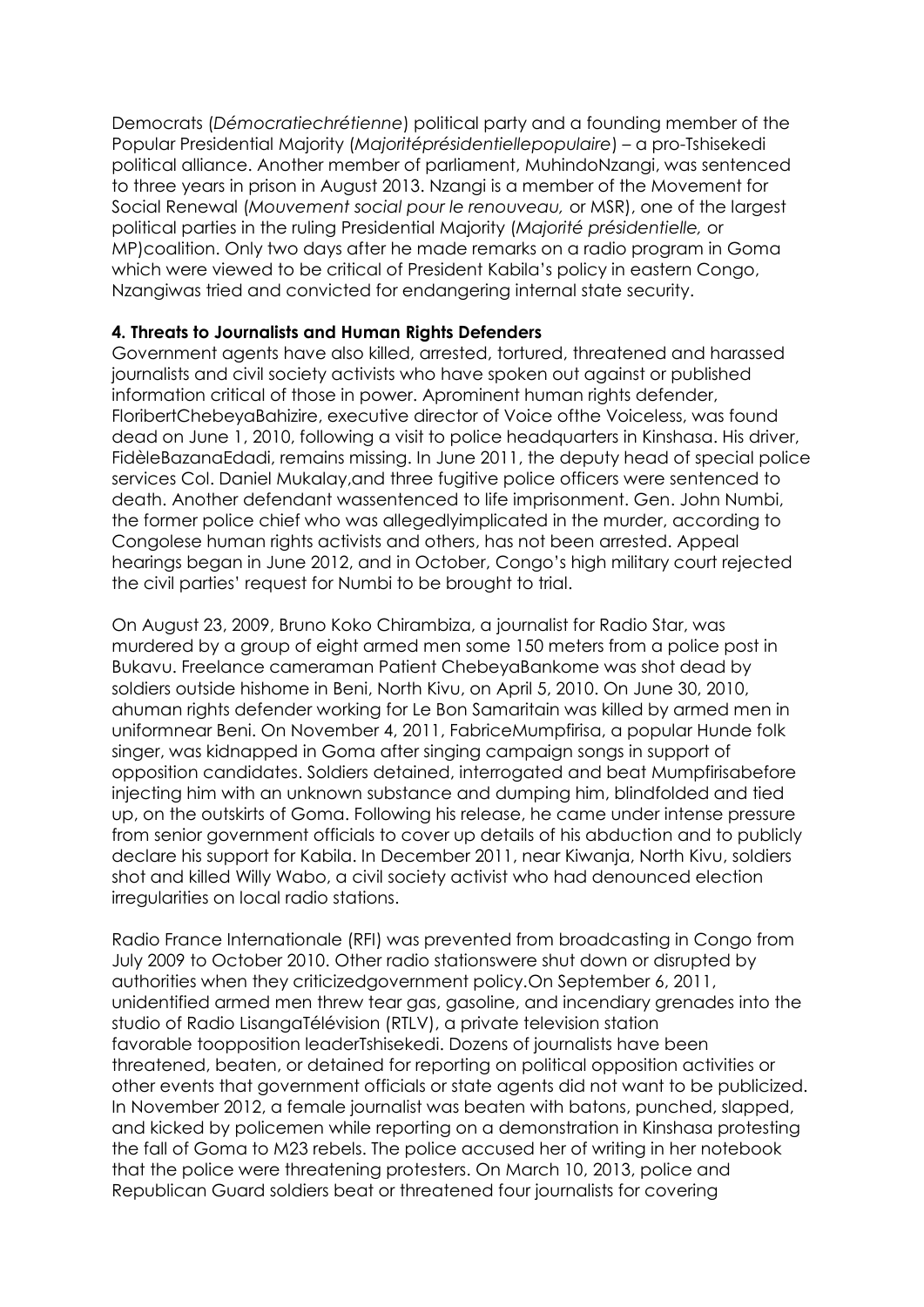Tshisekedi's return to Kinshasa from South Africa.

# **5. Justice and Accountability**

The vast majority of human rights abuses committed in Congo have gone unpunished. In many cases, perpetrators have been rewarded rather than brought to justice.In December 2011, the then minister of justice and human rights instructed the civilian and military prosecutors to open investigations into election-related human rights abuses, including the killings in Kinshasa. Nearly two years later, no one has been arrested or charged.

However, there have been some positive developments. There was an increase in the number of military prosecutions of soldiers accused of humanrights violations, including sexual violence, although the majority of thoseprosecuted held junior ranks. In one notable exception, judicial authorities in Kinshasa arrested Gen. Jérôme Kakwavu in April 2010 on war crimes charges for rape and torture. Kakwavu – a former armed group leader whose troops were responsible for summary executions, torture, and rape between 2002 and 2004 before he was integrated into the Congolese army – is the first general ever arrested on rape charges in Congo. His trial is ongoing. Following the January 2011 mass rape in Fizi, South Kivu, a military court found 10 soldiers and their commanding officer guilty of crimes against humanity.

The Congolese army chief of land forces Gen.Gabriel Amisi was suspended on November 23, 2012, after the fall of Goma to the M23. Amisi, who is allegedly responsible for widespread human rights abuses, including several massacres, has not been arrested or charged. In April 2013, the minister of justice and human rights announced that 12 senior Congolese army officers had been suspended for their alleged involvement in the mass rape around Minova in November 2012. However, no officers have been arrested or formally charged.Since the start of the M23 rebellion, the government has issued arrest warrants for several M23 leaders, including four believed to be in Rwanda.

President Kabila and other high-ranking government officials have expressed support for the creation of specialized mixed chambers within the domestic judicial system to prosecute war crimes and crimes against humanity committed in Congo. A similar plan was defeated by Parliament in 2011, but in 2013 there appears to be new political momentum for adopting the necessary legislation. If established, the specialized mixed chambers – composed of both Congolese and non-Congolese personnel – have the potential to help end impunity for grave human rights abuses.

A moratorium on the death penalty has been in place in Congo for the past decade; however the government has not moved to abolish what is increasingly viewed as an inhumane, cruel, and degrading punishment.

## **6. Recommendations**

## **The Congolese government should:**

 Ensure that the rights to freedom of expression and peaceful assembly are respected and that members of political parties, journalists and human rights activists are able to pursue their activities and express criticism of government policies without intimidation.